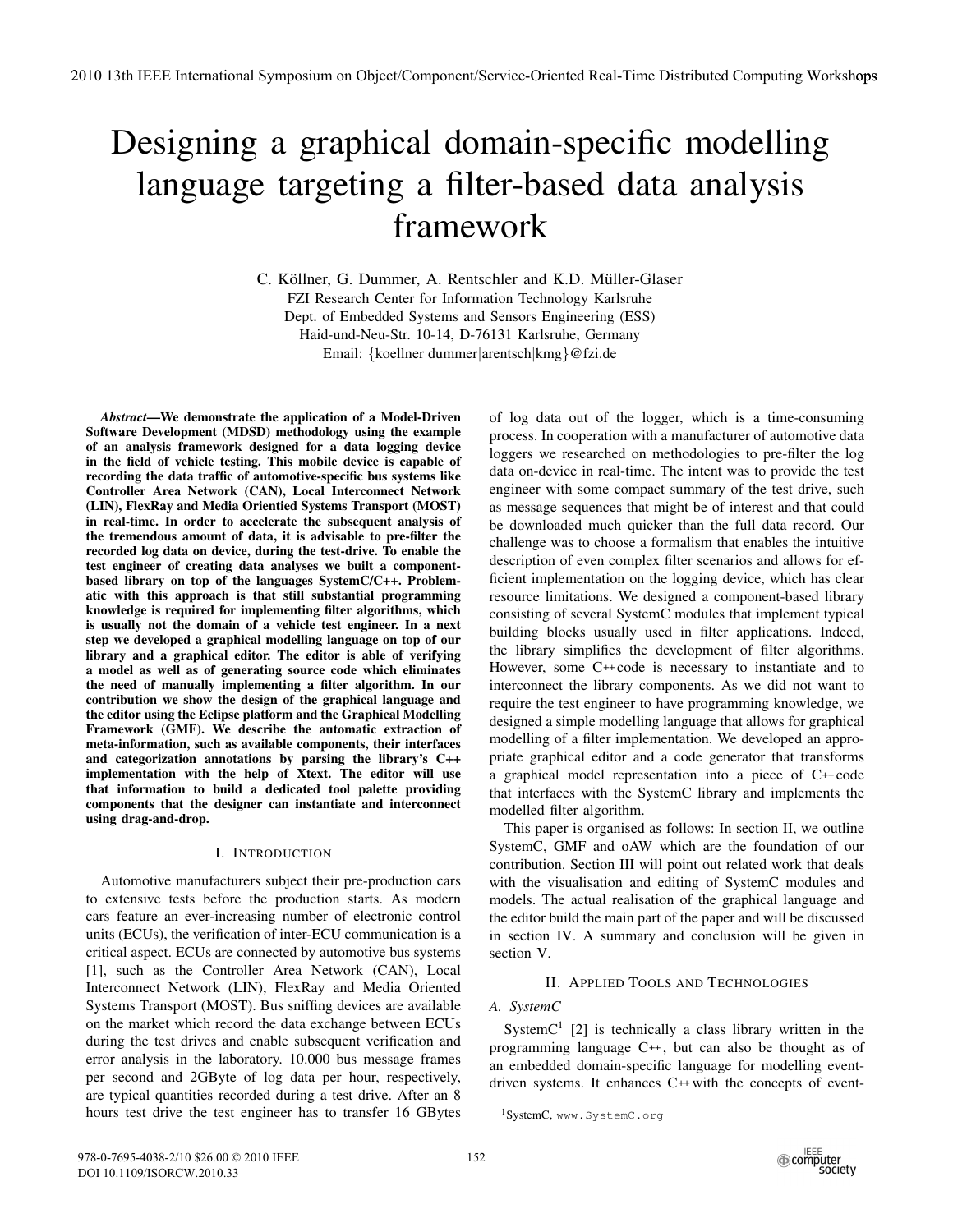triggered processes, signal-based data processing and structural decomposition of complex systems. Its primary intent is modelling of hardware/software co-design systems in the domain of electronic design automation (EDA). Each system component is represented by a module instance which itself may symbolise a complex subsystem, consisting of many inner module instances. A module instance is described by a module definition. The definition comprises a behavioural description (an implementation) and an interface, which is a contract on how the module interacts with the outside world. The interface consists of a list of typed ports that serve as communication endpoints when module instances are inter-connected. Any communication between modules must must involve one of their ports<sup>2</sup>. A port models the generic concept of a communication entity, but does not prescribe what information is transferred or how this should be accomplished. Amongst others, the SystemC standard library provides specialised ports that represent a signal flowing into or out of a module. Signals in SystemC are quantities of some typically primitive type (such as *int*) that may change their values at discrete<sup>3</sup> time instants. Depending on its causality (input, output or input/output), the signal port provides accessor methods to read and/or update the current signal value. Other kinds of ports model the concept of a software interface. An interface can either be provided (implemented), which is then called an *export*, or be required by a certain port (in which case it does not have any special name).

Obviously, there is an intuitive way of representing the structure of a SystemC model graphically, which can be thought as of an electrical circuit. Many graphical modelling tools from different domains, such as circuit simulators, Matlab/Simulink, ASCET or Dymola employ the simple paradigm of providing the user with some block library whose elements the user can instantiate simply by drag-and-drop. Each block provides some "pins" that serve as wiring end-points. As our data filtering framework is based on SystemC, our goal was to apply the block paradigm and design a custom graphical editor without abusing some existing commercial tool. The Graphical Modelling Framework (GMF) and openArchitectureWare (oAW) turned out to be suitable foundations for that intent and will be outlined in the next sections.

#### *B. GMF*

The Graphical Modelling Framework (GMF) [3] is a subproject of the Eclipse project and aims to support the development of graphical editors. It provides a generative component and a runtime infrastructure. The latter combines the Eclipse Modelling Framework (EMF) for the representation of models and the Graphical Editing Framework (GEF) [4] for the user interface. The generative component allows for the automatic generation of graphical editors out of a domain model, a graphical definition model, a tooling definition model and a mapping model. The generated code is based on the capabilities of the GMF runtime and additionally uses the GEF directly in some cases. The EMF is built upon Ecore, which is based on Essential Meta-Modelling Framework (EMOF), a subset of UML's standardised meta-modelling architecture MOF.

#### *C. oAW*

*openArchitectureWare* (oAW) [5] [6] is a tool-chain on top of the Eclipse platform which has been incorporated into the EMF by now. oAW aims to support the realisation of projects according to Model-Driven Software Development (MDSD) principles. A family of languages supports the description of

- model-to-model transformations: Xtend,
- model-to-text transformations (e.g. code generation): Xpand,
- model validation: Check.
- grammars of textual domain-specific languages: Xtext. Xtext also allows for parser generation and the generation of Eclipse editor components, e.g. with language-specific syntax highlighting.

#### III. RELATED WORK

Similar work affects the visualisation and graphical editing of SystemC components and models. Amongst commercial tools, such as ModelSim<sup>4</sup> (MentorGraphics) or Visual SC Designer (Oustech)<sup>5</sup>, miscellaneous academic projects focus on different aspects of processing SystemC-based models. The SystemC Environment for Eclipse (SCE) [7] extends the Eclipse platform with an IDE for textual editing and visualisation of SystemC models. SystemCXML [8] is an open-source parser that extracts the structural information of SystemC models with the help of Doxygen and converts them into an XML description. An exemplary backend transforms the result into a visual graph structure. Work from Christian Genz, Rolf Drechsler et. al. [9] [10] ranks among the most elaborate approaches concerning the visual representation of SystemC code. The syntax tree gained from parsing is analysed regarding model structure and behaviour. An algorithm walks through the hierarchy of inheritance, looking for SystemC types. The results may be graphically visualised. The intent is to cope with the complexity of large projects by leaving out non-relevant information and focusing on the overall dependency structure. General considerations on the design of modelling languages for existing libraries and frameworks can be found in [11].

#### IV. IMPLEMENTATION

The standard GMF workflow requires four different input documents which provide an adequate description to generate a fully-functional graphical editor:

<sup>&</sup>lt;sup>2</sup>Indeed, implementing some different communication mechanism (e.g. directly calling a public method of some module) is possible in the C++ language, however this would be a violation of SystemC design rules.

<sup>3</sup>Continuous-time signals are in the scope of SystemC-AMS, which is not considered in this contribution.

<sup>4</sup>http://www.model.com

<sup>5</sup>http://www.oustech.com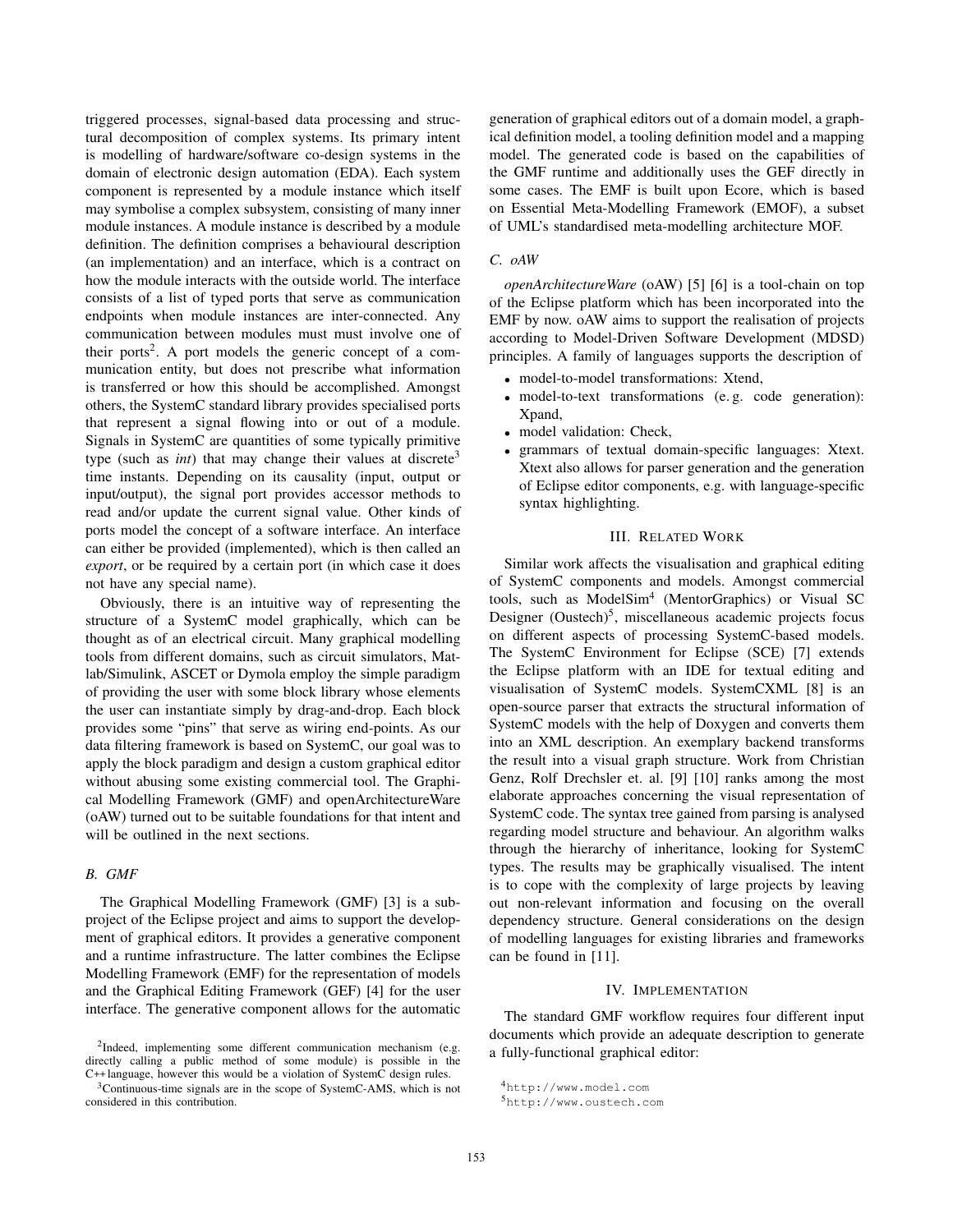- The *Domain Model* specifies the underlying metamodel. Each model that can be created with the editor is a specific instance of that metamodel.
- The *Graphical Definition Model* specifies the geometric elements that make up the graphical representation of a model, such as rectangles or text labels.
- The *Tooling Definition Model* specifies the items inside the editor's toolbar and menus.
- The *Mapping Model* links the first three models together. It specifies which geometric elements to use for a specific component in metamodel as well as what metamodel component should be instantiated when the user selects a specific item in the toolbar.

# *A. Fully Generative vs. Hybrid Approach*

Following a fully generative approach, each of the above mentioned models is completely specified. The graphical editor can then be generated in a fully-automatic manner, with almost no code that has to be written manually. This approach implies that all library modules are reflected in the domain model, with one metaclass for each module and appropriate metaclasses for each port and each parameter of each module. However, this is not tractable due to two reasons:

- Persistency of the domain model: More than 300 modules are contained in the library, which itself is subject to further development. With every new release of the library, the domain model would have to be changed and the editor would have to be re-generated.
- Code-size of the generated implementation: If we assume on average 5 artefacts (ports and parameters) per module class, the domain model would contain more than  $300+5*300 = 1800$  metaclasses. As the GMF generates multiple Java classes per metaclass, more than 9000 Java classes would be generated in total (a detailed derivation of that estimation can be found in [12]).

Consequently, we chose a hybrid approach: the domain model captures only the generic aspects, and the editor configures itself at runtime. This is possible because the GMF-generated editor code provides hook-functions that allow arbitrary custom enhancements.

# *B. The Domain Model*

Figure 1 shows the domain model that represents the components of the data analysis library. The *Container* metaclass describes the filter application which contains several module instances, each modelled as *Node*. Each module requires a set of arguments that are supplied during its constructor call. This fact is modelled by the metaclass *Parameter*. Three further attributes are needed to describe a module:

- *id* is the class name of the module that should be instantiated from the analysis library.
- *instance* is a user-defined instance name that can be used to generate a variable name for the module instance.
- *category* is an annotation tags that is supplied by the developer for each module in the analysis library. The



Figure 1. Domain model of the data analysis library.

intent is to group modules with similar functionality, in order to provide the user with a well-arranged toolbar.

The ports of each module fall into the categories of inputs (*InletPort*) and outputs (*OutletPort*). This distinction is welldefined for signal-type ports where there is a clear indication whether the signal "flows" into or out of the module. For nonsignal ports that provide or require some abstract software interface, it is not well-defined in which category they should fall. In that case it is up to the library developer to assign a certain port either to the input or the output port group. His choice should depend on some "intuitive flow" of information. The attribute *mandatory* applies to input ports and indicates whether an incoming connection is necessary or optional. Each port has a certain type that determines whether the port represents a signal, provides an interface or requires a certain interface. The data type of the carried signal or accordingly the interface name complete the type information, which is encoded into the string attribute *type* using a special naming convention.

Connections between module-ports are modelled by the *Connector* class. A connection goes always from one *OutletPort* to one *InletPort*. To allow for floating connections (when the user starts dragging a connection), each *Connector* is associated with *at most* one *OutletPort* and *at most* one *InletPort*, instead of *exactly one*. Two further modelling rules are apparent in the domain model diagram, namely:

- An *InletPort* may have at most one incoming connection.
- An *OutletPort* may have an arbitrary number of outgoing connections.

Obviously, there should be some more rules that disallow incompatible connections between ports with different types. That kind of rule belongs to the part of model verification and is not made explicit here, as it would increase the complexity of the domain model by orders of magnitude. We will go into detail in section IV-F.

# *C. The Graphical Definition Model*

The graphical definition model comprises an assembly of drawing primitives, such as *Rectangle*, *Polyline* or *Label*. The visual representation of a domain model instance is completely composed of those elements in the graphical definition. A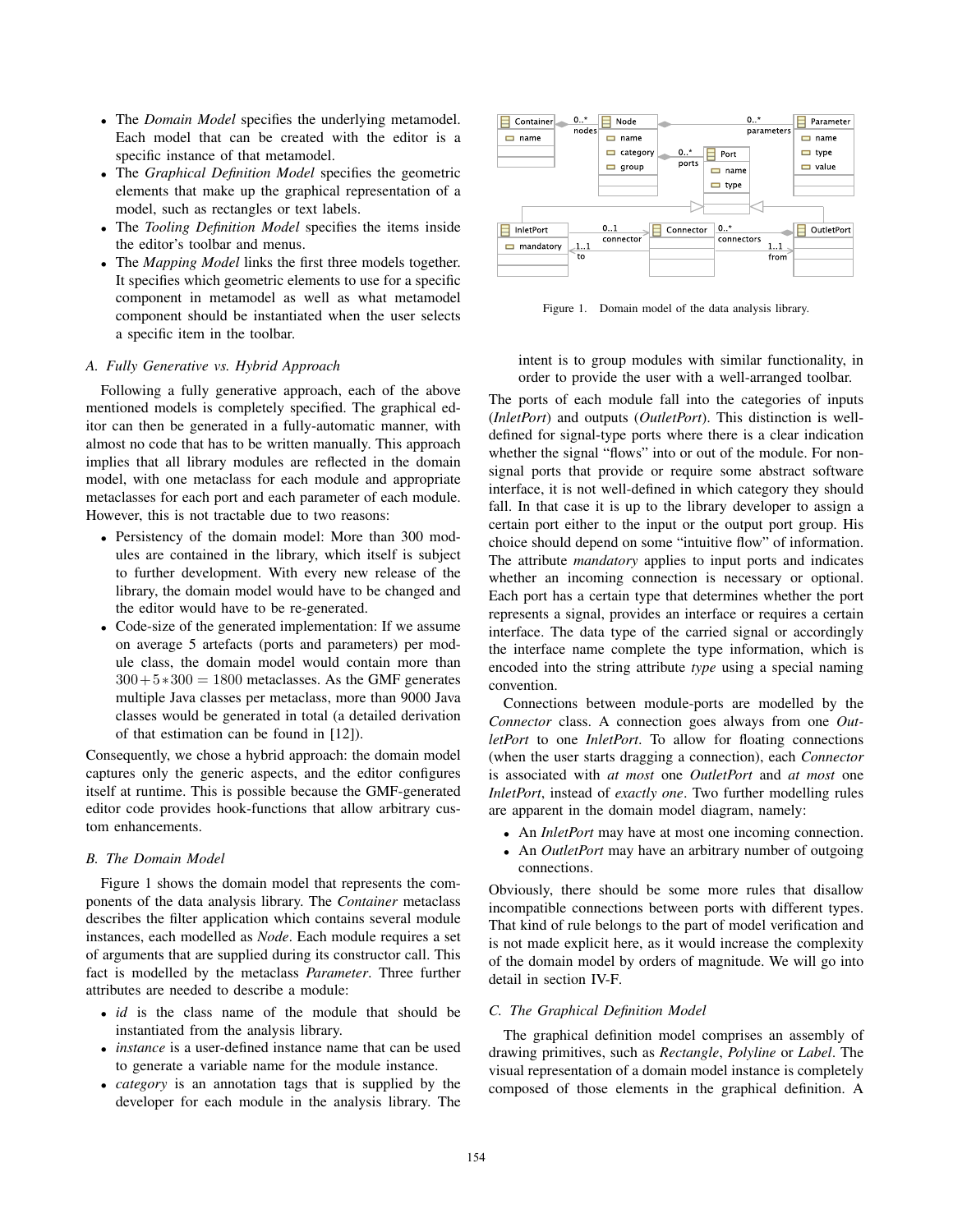

Figure 2. Relationships between all involved artefacts.

presentation of the graphical definition model that we use in the developed editor would hardly provide some interesting insights. Instead, we refer the interested reader to one of the numerous GMF tutorials [13] [14] [15].

# *D. Tooling Definition and Mapping Model*

The tooling definition model lets the user define information like palettes and menus for the graphical editor, whereas the mapping model links the information of all previous models together. The editor's tool's should list the module classes that are defined in the data analysis library. As we pursue the hybrid approach, only a partial specification of tooling definition model and mapping model is possible at this point. The actual behaviour, such as configuring the toolbar, is implemented using manually-written code. To accomplish this task, we make use of GMF extension points that provide a structured means for injecting code into the generated framework.

#### *E. The Overall Approach*

Figure 2 subsumes the overall approach. The domain model is shown as *Dataflow Diagram Metamodel*. The lower right part symbolises the different models that enable code generation for the graphical editor. We also mentioned that we had to extend our editor with custom code in order to construct the tooling definition dynamically. This is shown in the upper right part of the diagram. To the left, the application domain is

shown<sup>6</sup>. On the one hand, it consists of the data analysis library which can be separated into the parts *interface* (a C++ header file containing all module declarations) and *implementation*. On the other hand, a specific data analysis application makes use of that library.

The following sections will focus on two further interesting aspects, namely the model verification (section IV-F) and the extraction of a components library which is the basis for the tooling definition (section IV-G). We will leave out the aspect of code generation, which is depicted as "GMF Generator Workflow" in figure 2. Contrary to parsing, the conversion of a model into runnable C++ code is a rather trivial task. It was implemented using the Xpand language, which is part of oAW.

# *F. Model verification*

With model verification, we mean the determination if some given instance of the domain model is valid. We define the validity of a model to be fulfilled if the represented SystemC model passes successfully through the elaboration phase<sup>7</sup> . There are basically two reasons that might cause the elaboration to fail:

• *Invalid arguments*: Each module class needs a certain set of parameters that will be supplied to its constructor dur-

<sup>6</sup>IFDS is an abbreviation for "Intelligentes Fahrzeugdatenanalysesystem", which is the name of the project in whose context this work was done. An english translation could be: Intelligent vehicle data analysis system.

<sup>7</sup>During elaboration, all module instances are constructed and interlinked.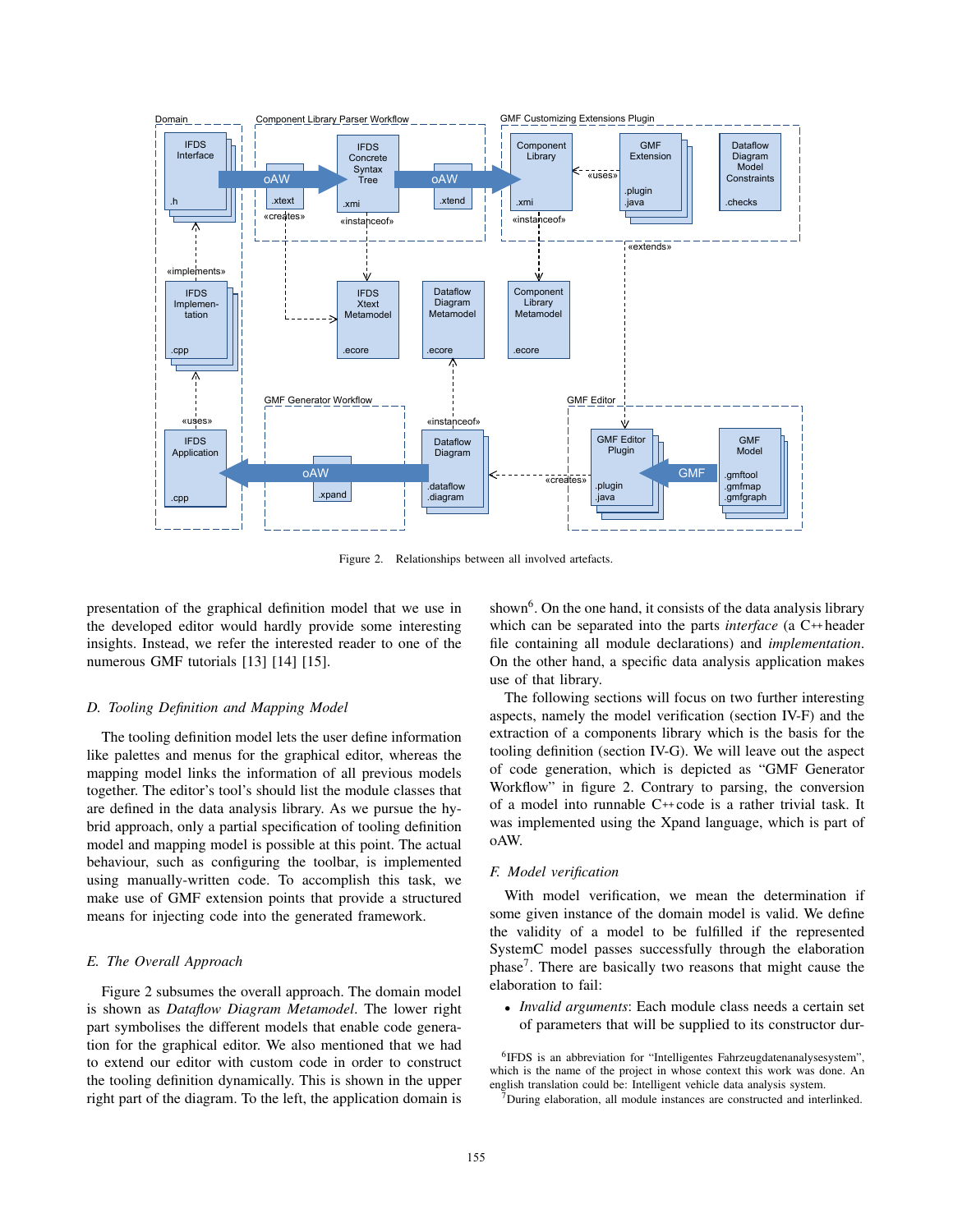ing elaboration. Given some invalid value, the constructor may abort the elaboration phase.

• *Invalid or missing connections*: Only compatible ports may be connected. Signal outputs may only be linked with signal inputs and the data types of the signals have to be the same. "Required interface" ports may only be connected to "Provided interface" ports and both interfaces have to be equal. Some ports require a connection, some do not, and some allow for multiple connections.

Such constraints can hardly be expressed in the domain model. A more convenient way is to use an appropriate language. We formulated a set of accordant rules in the Check validation language which is part of oAW. Check is similar to the *Object Constraint Language (OCL)* which belongs to the UML standard.

### *G. Parsing the Data Analysis Library*

The goal was to transform the analysis library into some suitably structured description of each module. As the library is implemented in  $C_{++}$ , the extraction of all required information to feed the domain model is not a trivial task. Manual extraction is not tractable, as the library contains more than 300 different modules. We chose to parse the library in order to obtain a descriptor for each module that comprised the following information:

- class name,
- constructor arguments and their respective types,
- a category annotation (if present),

• the set of input and output ports and their respective types. To simplify the parsing task, the library developer is required to keep on a certain coding style. Figure 3 shows an exemplary

```
class CANFilter :
    public BusFilter,
    public OperationModule<BusFilterInput,
                            CANFilterOutput{
public :
        CANFilter (string Alias);
        [...]BEGIN_AUTOMATION( CANFilter )
        ARGUMENT( Alias, string )
   END AUTOMATION
   CATEGORY("Import")
};
```
Figure 3. Exemplary module declaration in the data analysis library.



Figure 4. Syntax diagram illustrating a grammar with accept-anything option.

module declaration in the data analysis library. As defining multiple constructors is perfectly legal in C++ , the developer must use special macros to indicate which constructor should be used for the extraction of arguments. With further macros, the developer can assign a category and a group attribute to each module class. These are intended to provide the designer with a well-arranged hierarchical module list in the editor. The set of input ports and output ports have to be declared in separate data structures which are supplied as template arguments<sup>8</sup> to *OperationModule*. In the given example, *BusFilterInput* defines the set of input ports, whereas *CANFilterOutput* defines the set of output ports. Both are simple *structs* which are not listed here for the sake of brevity. The class *OperationModule* is a descendant of *sc module*, the SystemC base class for modules.

Unfortunately, the  $C^{++}$  grammar is still complex. On the other hand, it is not necessary to understand the full grammar when only some dedicated information is to be extracted. Using Xtext, we implemented a parser that basically recognises the hierarchy of inheritance when parsing C++ classes and includes some special handling for the mentioned macros. This was possible with a considerably small subset of the  $C^{++}$  grammar. Figure 4 shows the rule for parsing a class declaration. To skip structures that are not included in the grammar, we added an "accept anything" token (depicted as *.\** in the diagram) to each production. This will result in an ambiguous grammar, which the Xtext parser can handle with its backtracking capability.

# V. CONCLUSION

Given a domain-specific data analysis library based on SystemC, we showed the design of a suitable modelling language and an appropriate graphical editor. We explained the underlying domain model and pointed out how to write a parser using Xtext that extracts all required information from the library to configure the editor at runtime. The implementation of such an editor from scratch is usually a sophisticated task, consuming man-years of implementation efforts. Using the Eclipse platform, GMF and oAW it was possible within less than half a year. Figure 5 shows a screenshot of the editor. Its implementation comprises about 5000 lines of Java code and 2000 lines of script codes (Xtend, Xpand, Check and Workflows). Approximately 3600 lines of Java code are generated, 1400 manually written lines were necessary for custom adaptations.

The learning curve for developing a custom graphical language with GMF is very stiff and contains many pitfalls. On the other hand, the technology behind is a very powerful and complex framework. Investing some time for diving into the depths of GMF will be worth the trouble on any account.

<sup>&</sup>lt;sup>8</sup>This practice is actually not intended to ease the parsing but due to some implementation considerations.